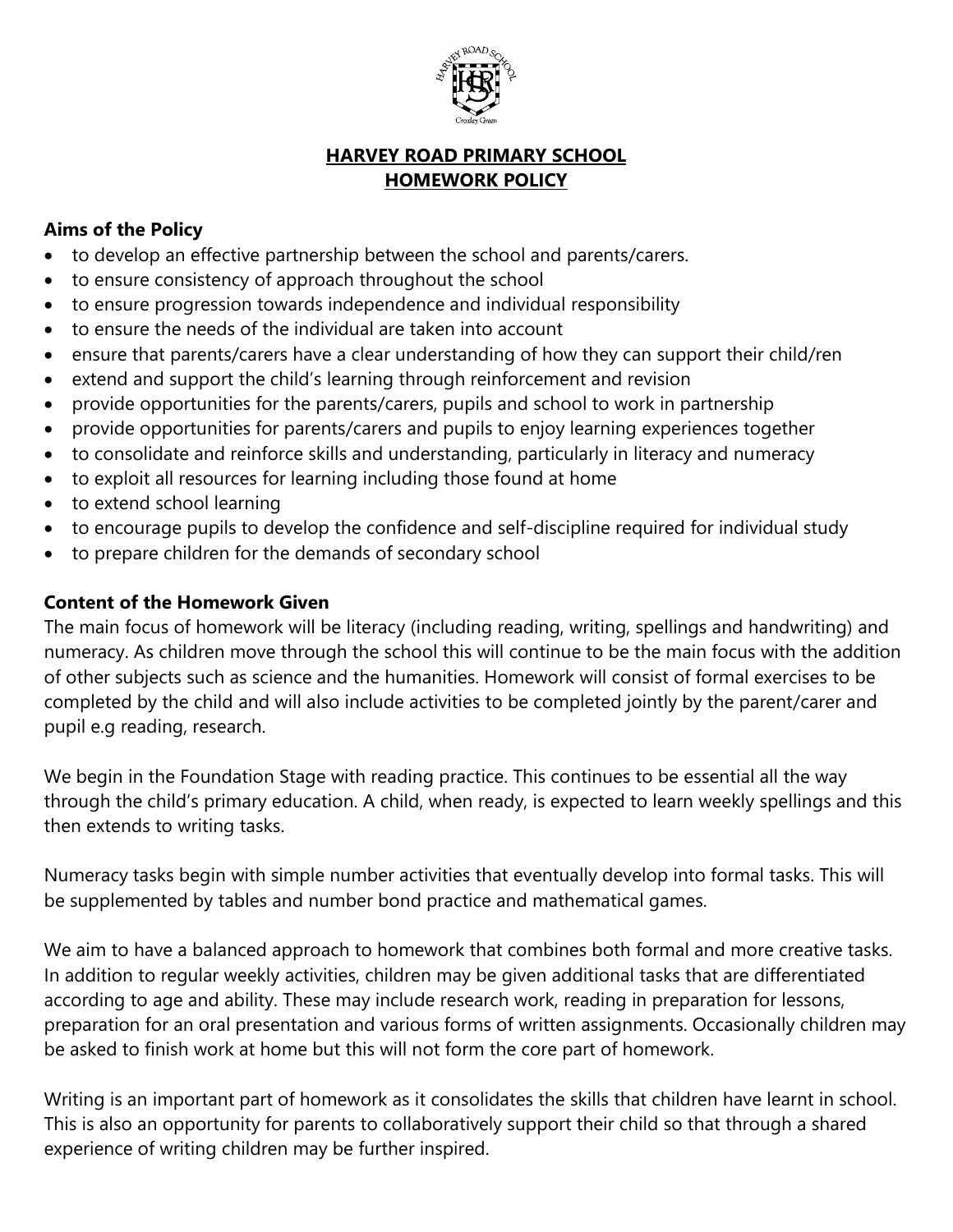# **Time Allocations for Homework at Harvey Road School**

Homework timetables will be shared with parents/carers at the beginning of every term. There will be regular, daily homework that all children will be expected to complete while there will also be specific tasks set. Reading, especially in Key Stage Two, may form part of the other homework tasks. Written homework

Below is a guide to the volume of homework for each year group. Please note that these times are approximations as each child can take a different amount of time to complete tasks. Furthermore, where there is work that is an addition to the usual weekly routine, this will be extra homework:

| Year<br>Group     | <b>Approximate</b><br>time allocation<br>per week | <b>Subjects that may be Included</b>                                                                                                                                                                                              | <b>All</b><br>Classes* |
|-------------------|---------------------------------------------------|-----------------------------------------------------------------------------------------------------------------------------------------------------------------------------------------------------------------------------------|------------------------|
| Reception         | 10 minutes                                        | Daily Reading<br>Mark making                                                                                                                                                                                                      |                        |
| Year 1            | Working towards<br>15 minutes                     | Literacy or maths<br>Reading Comprehension (approx. once<br>per month in summer term)<br>Short writing task                                                                                                                       |                        |
| Year 2            | 20 minutes<br>1 task per week                     | Literacy or Maths<br>Reading Comprehension (approx. once<br>per month)<br>Punctuation practice<br>Short writing task                                                                                                              |                        |
| Year <sub>3</sub> | 25 minutes or more                                | Literacy (eg spellings) or Maths<br>Reading Comprehension and short<br>narrative writing task (approx. once per<br>half-term)                                                                                                     | Spellings Times Tables |
| Year 4            | 30 minutes or more                                | Maths or Literacy (eg Grammar)<br>Reading Comprehension and short<br>narrative writing task (approx. once per<br>half-term)                                                                                                       |                        |
| Year 5            | 60 minutes or more                                | Literacy (30m)<br>Grammar (20m)<br>Numeracy (30m)<br>Reading Comprehension and short<br>narrative writing task (approx. once per<br>half-term)                                                                                    | Daily Reading          |
| Year 6            | 2 hours or more                                   | Pre-learning tasks that will focus on<br>Literacy, Maths and/or Science<br>Grammar task (20m)<br>Research work (as and when)<br>Reading Comprehension (20 mins<br>weekly)<br>Short narrative task (approx. once per<br>half-term) |                        |

\*Nursery and Reception classes will be gradually building up to this over the two years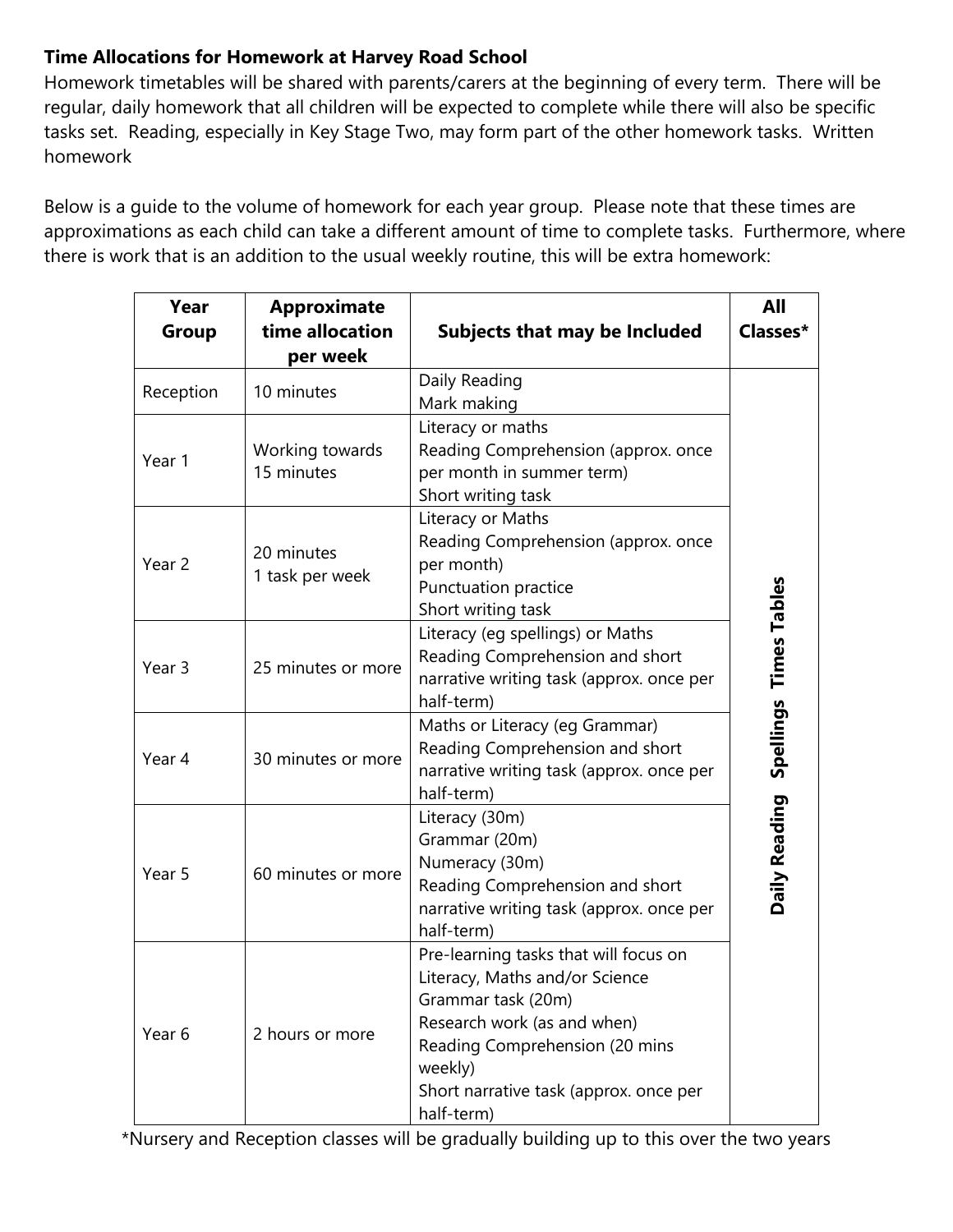#### **Homework during School Holidays**

Compulsory homework will not be given during the Christmas, Easter or Summer Holidays but may be given during half term holidays in year 3 and above. This may include research or creative projects. It is expected however, that all children will continue to read to parents/carers during holiday times, from either a reading scheme book or other chosen text as appropriate to their age. KS2 may do homework as build up to public exams.

## **Homework during a period of absence**

Homework will not be given to a child when they are absent from school due to ill health. Where authorised or unauthorised absence occurs during term time, homework will not be set.

## **Special Educational Needs (SEN)**

The above timetable applies equally to children with special educational needs. Children who need extra support will receive differentiated tasks to meet their needs while they may also be given additional tasks that reinforce their learning. This may mean that they may have a different homework timetable to other children. Homework may also be given by a member of the SEN team. Home-school link books are maintained for some children and serve to increase the communication between parents/carers and school staff.

## **Planning and Coordination**

It is the responsibility of the class teacher to plan and provide manageable tasks for the children and to liaise with parents/carers where necessary.

In Key Stage 2 all children will be provided with a Homework Diary/Link book in which to record homework tasks. Parents/carers are requested to read and sign the book weekly to confirm that they are aware of the work that has been set. By year 6 this becomes a formal homework diary. Any child who fails to complete homework in Key Stage 2 will be asked to stay in during playtime to complete the task. This is referred to as 'Working Break'. Parents/carers may be informed of this depending on the frequency and severity. Children are not given homework when they are ill or absent for any other reason, unless in exceptional circumstances.

#### **The Role of Parents/carers**

Parents/carers are asked to provide a suitable place in which homework can be completed, whether working alone or with an adult. It is essential that parents/carers make it clear to their children that they value homework and are willing to support the school with their approach. This includes encouragement and praise at all levels.

Whilst parents/carers are encouraged to support their child it is important to stress that most regular 'formal' exercises should be done without adult assistance. If parents/carers do give assistance at any time they are asked to note this in the homework diary (KS2) to inform the teacher. Class teachers are explicit with instructions, but parents/carers are asked to consult them if unsure.

# **Feedback**

Unless it is game related, all homework is marked promptly and feedback given to pupils unless. This may take a variety of forms according to the work set, such as: